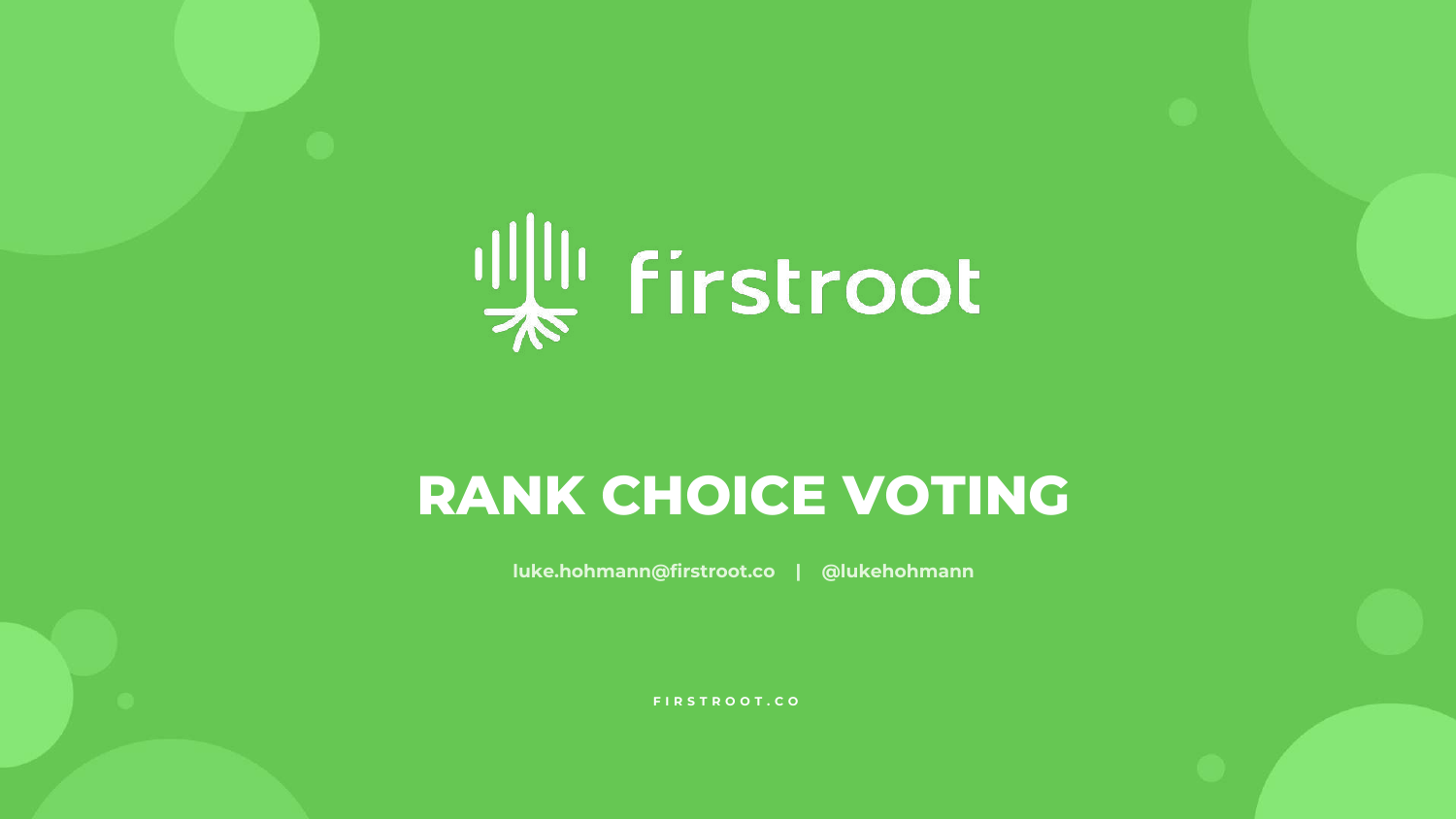### **THE VOTING BALLOT**

**—**

| <b>Voting Ballot</b>                    |                     |  |
|-----------------------------------------|---------------------|--|
| <b>Total spent</b>                      | <b>PB Budget</b>    |  |
| \$0.00                                  | \$5,000.00          |  |
| Proposals                               | $1 \t2 \t3 \t4 \t5$ |  |
| Study lounge in library<br>\$1,000.00   | DOOC                |  |
| Sports equipment<br>\$550.00            | ( ) ( )             |  |
| Mini Library<br>\$120.00                | <b>OOC</b>          |  |
| Umbrellas for patio tables<br>\$740.00  | OOOC                |  |
| Rooftop deck to relax<br>\$2,500.00     | OOOC                |  |
| Fun swings in school yard<br>\$880,00   | 000                 |  |
| More recycling bins<br>\$360.00         | ( ) ( )             |  |
| Pathway between buildings<br>\$1,000.00 | COC                 |  |

**SUBMIT VOTING BALLOT** 

### rstroot

#### **Ranking ballot**

Each proposal consists of its title, cost and its 5 ranking radio buttons.

#### **Proposals/Candidates**

The list renders in random order every time the page loads to avoid any decision bias or influence when voting is being done.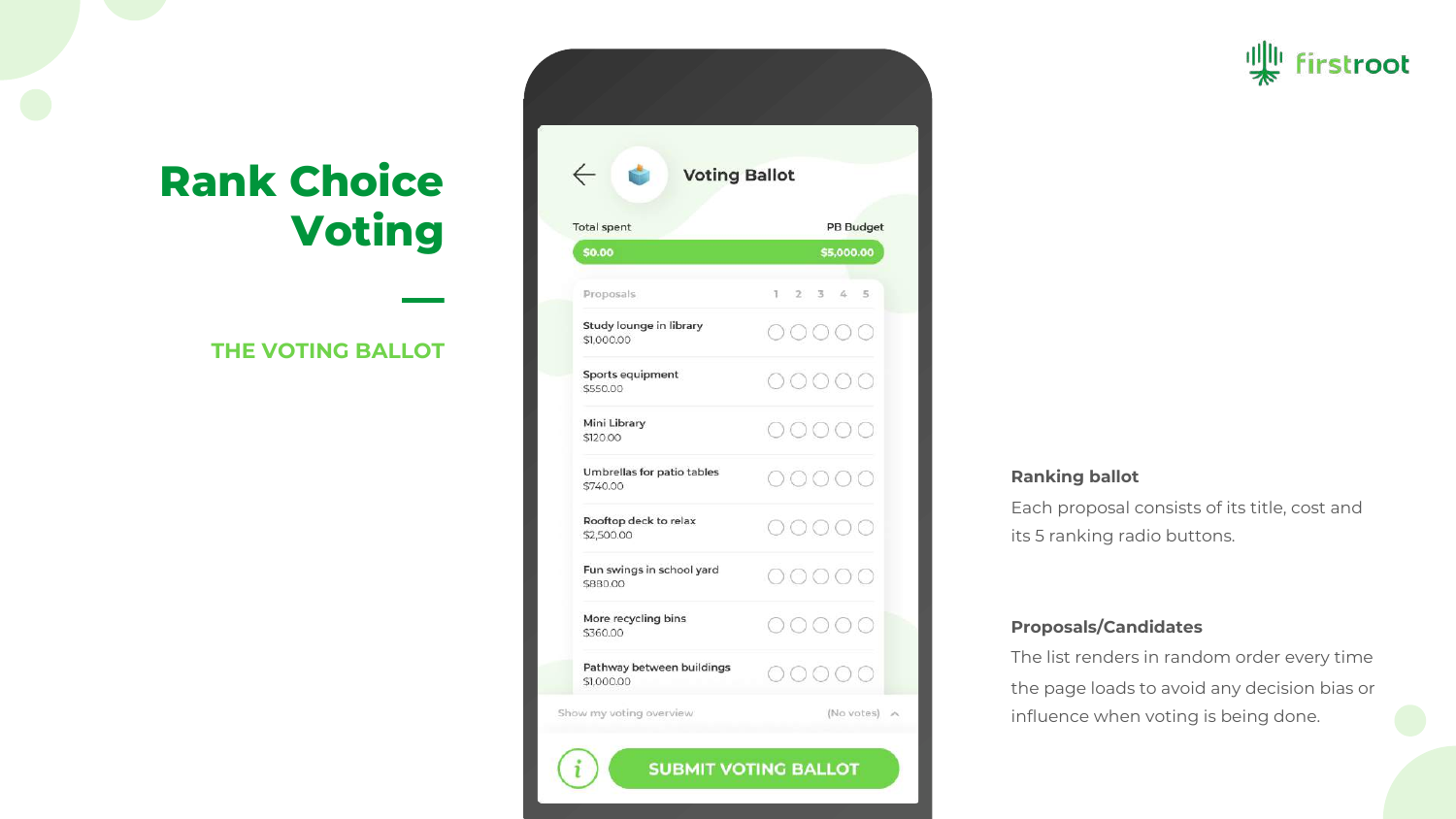### **THE VOTING BALLOT**

**—**

| $\leftarrow$<br><b>Voting Ballot</b>    |                                                                                                                                                                                                                                                                                                                                                                                                                                                                                                                              |  |  |
|-----------------------------------------|------------------------------------------------------------------------------------------------------------------------------------------------------------------------------------------------------------------------------------------------------------------------------------------------------------------------------------------------------------------------------------------------------------------------------------------------------------------------------------------------------------------------------|--|--|
| <b>Total spent</b>                      | <b>PB Budget</b>                                                                                                                                                                                                                                                                                                                                                                                                                                                                                                             |  |  |
| \$4,720.00                              | \$5,000.00                                                                                                                                                                                                                                                                                                                                                                                                                                                                                                                   |  |  |
| Proposals                               | $1 \t2 \t3 \t4 \t5$                                                                                                                                                                                                                                                                                                                                                                                                                                                                                                          |  |  |
| Study lounge in library<br>\$1,000.00   | ( ) ( ) ( )                                                                                                                                                                                                                                                                                                                                                                                                                                                                                                                  |  |  |
| Sports equipment<br>\$550.00            | $\begin{array}{c} \hline \text{ } & \text{ } \\ \text{ } & \text{ } \\ \text{ } & \text{ } \\ \text{ } & \text{ } \\ \text{ } & \text{ } \\ \text{ } & \text{ } \\ \text{ } & \text{ } \\ \text{ } & \text{ } \\ \text{ } & \text{ } \\ \text{ } & \text{ } \\ \text{ } & \text{ } \\ \text{ } & \text{ } \\ \text{ } & \text{ } \\ \text{ } & \text{ } \\ \text{ } & \text{ } \\ \text{ } & \text{ } \\ \text{ } & \text{ } \\ \text{ } & \text{ } \\ \text{ } & \text{ } \\ \text{ } & \text{ } \\ \text{ } & \text{ } \\$ |  |  |
| Mini Library<br>\$120.00                | 00000                                                                                                                                                                                                                                                                                                                                                                                                                                                                                                                        |  |  |
| Umbrellas for patio tables<br>\$740.00  | 00000                                                                                                                                                                                                                                                                                                                                                                                                                                                                                                                        |  |  |
| Rooftop deck to relax<br>\$2,500.00     | 00000                                                                                                                                                                                                                                                                                                                                                                                                                                                                                                                        |  |  |
| Fun swings in school yard<br>\$880.00   | OOOO                                                                                                                                                                                                                                                                                                                                                                                                                                                                                                                         |  |  |
| More recycling bins<br>\$360.00         | $\odot$ $\odot$ $\odot$ $\odot$                                                                                                                                                                                                                                                                                                                                                                                                                                                                                              |  |  |
| Pathway between buildings<br>\$1,000.00 | 00000                                                                                                                                                                                                                                                                                                                                                                                                                                                                                                                        |  |  |

### irstroot

#### **Rank voting selection**

Each vote will highlight the item as well as added to the "overview" panel.

#### **PB Budget**

Students will see how much they would cost in the top budget bar. No votes for proposals/candidates = \$0.00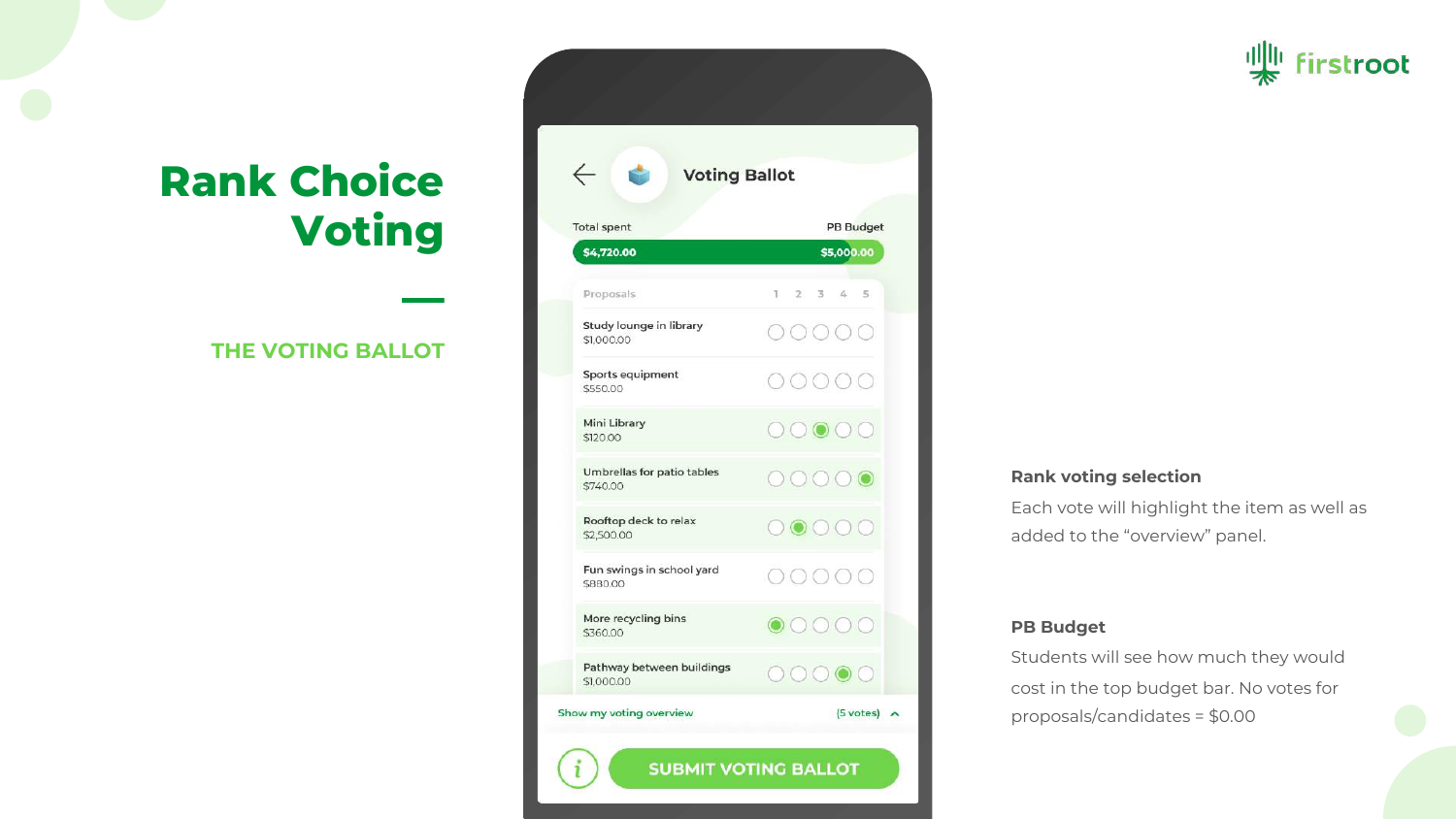### **THE VOTING BALLOT**

**—**

| $\leftarrow$<br><b>Voting Ballot</b>               |                                |
|----------------------------------------------------|--------------------------------|
| <b>Total spent</b>                                 | <b>PB Budget</b>               |
| \$4,720.00                                         | \$5,000.00                     |
| Proposals                                          | $1 \t2 \t3 \t4 \t5$            |
| Study lounge in library<br>\$1,000.00              |                                |
| Sports equipment<br>\$550.00                       |                                |
| Mini Library<br>\$120.00                           | 0000                           |
| Umbrellas for patio tables<br>\$740.00             | 0000                           |
| Rooftop deck to relax<br>\$2,500.00                | $\circ\bullet\circ\circ$       |
| Fun swings in school yard                          | 00000                          |
| Hide my voting overview                            | $(5 \text{ votes}) \quad \vee$ |
| 1. More recycling bins<br>2. Rooftop deck to relax | \$360.00<br>\$2,500.00         |
| 3. Mini Library<br>4. Pathway between buildings    | \$120.00<br>\$1,000.00         |

**SUBMIT VOTING BALLOT** 

### rstroot

#### **Voting overview panel**

Users are able to see their progress by expanding this hidden component.

#### **Core life skills**

By evaluating each vote, proposals, budget, and cost, students will practice skills such as financial literacy and democracy.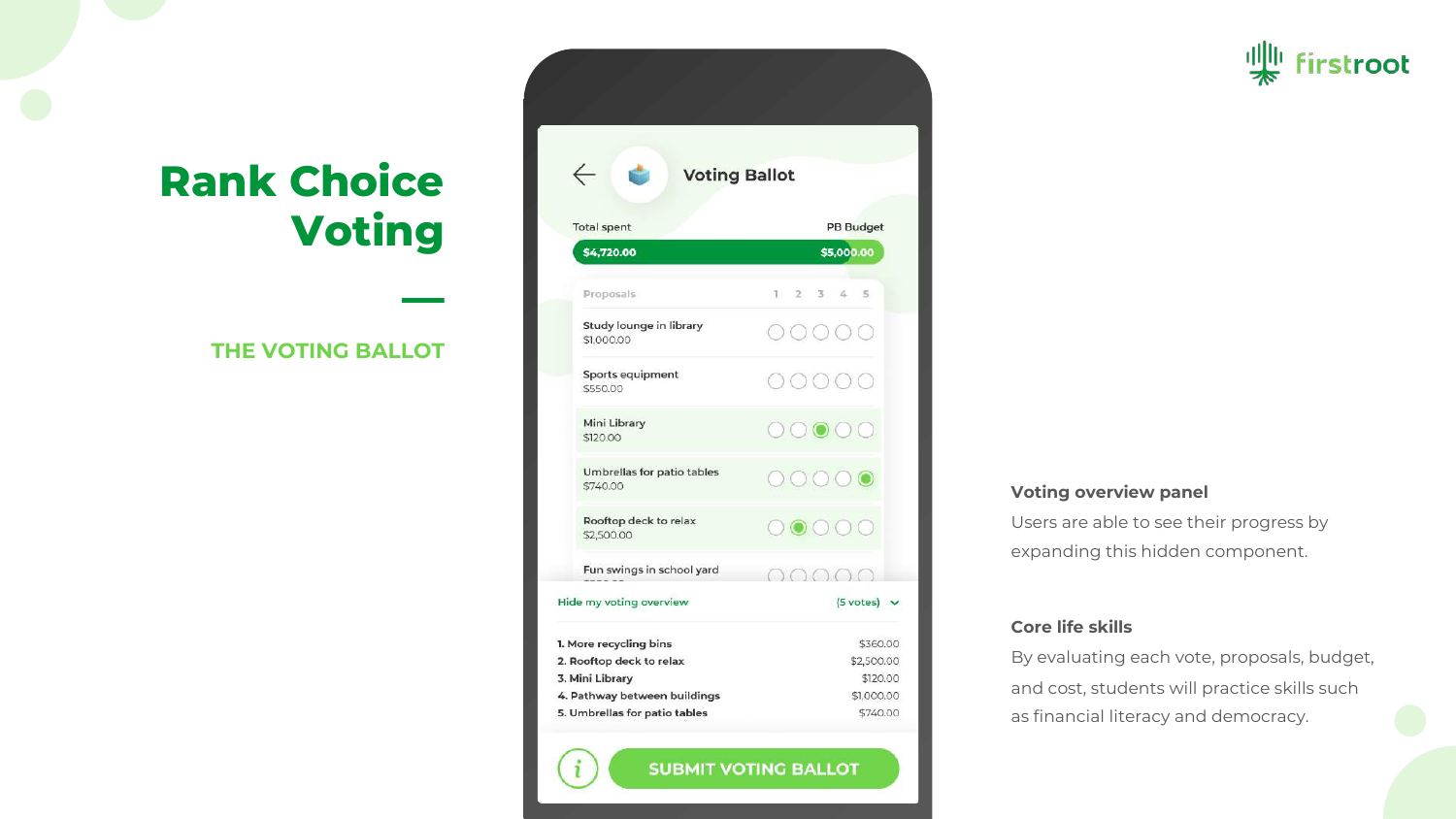### **THE VOTING BALLOT**

**—**

| <b>Total spent</b>                     | <b>PB Budget</b>                                                             |
|----------------------------------------|------------------------------------------------------------------------------|
| \$5,600.00                             | \$5,000.00                                                                   |
| Proposals                              | $1 \quad 2$<br>34<br>$-5$                                                    |
| Study lounge in library<br>\$1,000.00  | 00000                                                                        |
| Sports equipment<br>\$550.00           | $)$ ( ) (                                                                    |
| Mini Library<br>\$120.00               | OOC                                                                          |
| Umbrellas for patio tables<br>\$740.00 | 00000                                                                        |
| Rooftop deck to relax<br>\$2,500.00    | 00000                                                                        |
| Fun swings in school yard<br>\$880,00  | $\begin{array}{c} \begin{array}{c} \hline \end{array} \\ \hline \end{array}$ |
| More recycling bins<br>\$360.00        |                                                                              |

### rstroot

#### **User Feedback**

The system communicates with the user when the votes and proposal costs exceed the total PB budget. Voting ballot can still be submitted if user wishes.

#### **Ballot submission**

Votes and ballot submission can be updated as many times as users want until the voting phase ends.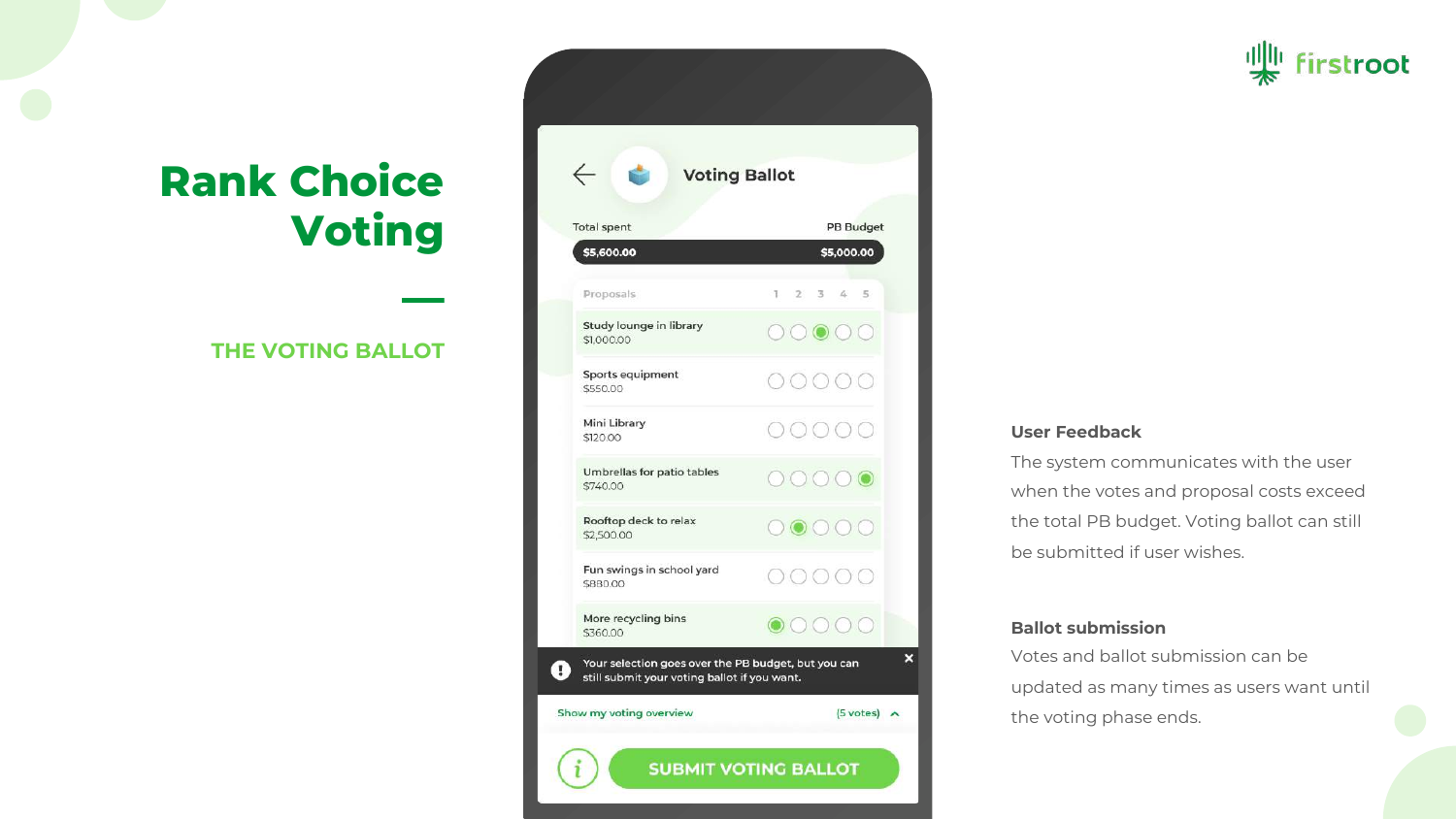### **RANKING RESULTS**

**—**

| <b>Total spent</b>       |                                                                                                           | <b>PB Budget</b>                   |
|--------------------------|-----------------------------------------------------------------------------------------------------------|------------------------------------|
| \$0.00                   |                                                                                                           | \$5,000.00                         |
|                          | 15 proposals<br>in ballot                                                                                 | 29 of 57<br>votes to win           |
| $\overline{\phantom{0}}$ | Round 1 of 10                                                                                             | ゝ                                  |
| O.                       | $\mathbb{S}^{\scriptscriptstyle \perp}$<br>10.<br>20<br>15<br>New pathway between buildings<br>\$1,000.00 | 30<br>25.<br>7 votes<br>Not funded |
|                          | New soccer team gear<br>\$450.00                                                                          | 7 votes<br>Not funded              |
|                          | Science lab equipment<br>\$2,600.00                                                                       | 6 votes<br>Not funded              |
|                          | <b>3D Printer for class</b><br>\$1,860.00                                                                 | 6 votes<br>Not funded              |

### **Results page overview ROUND 1 OF 10**

Transparency is key, that's why the results page will display key information:

**irstroot** 

- + PB budget bar
- + Number of proposals
- + Casted votes

Proposals will display dynamically for each ranking process round.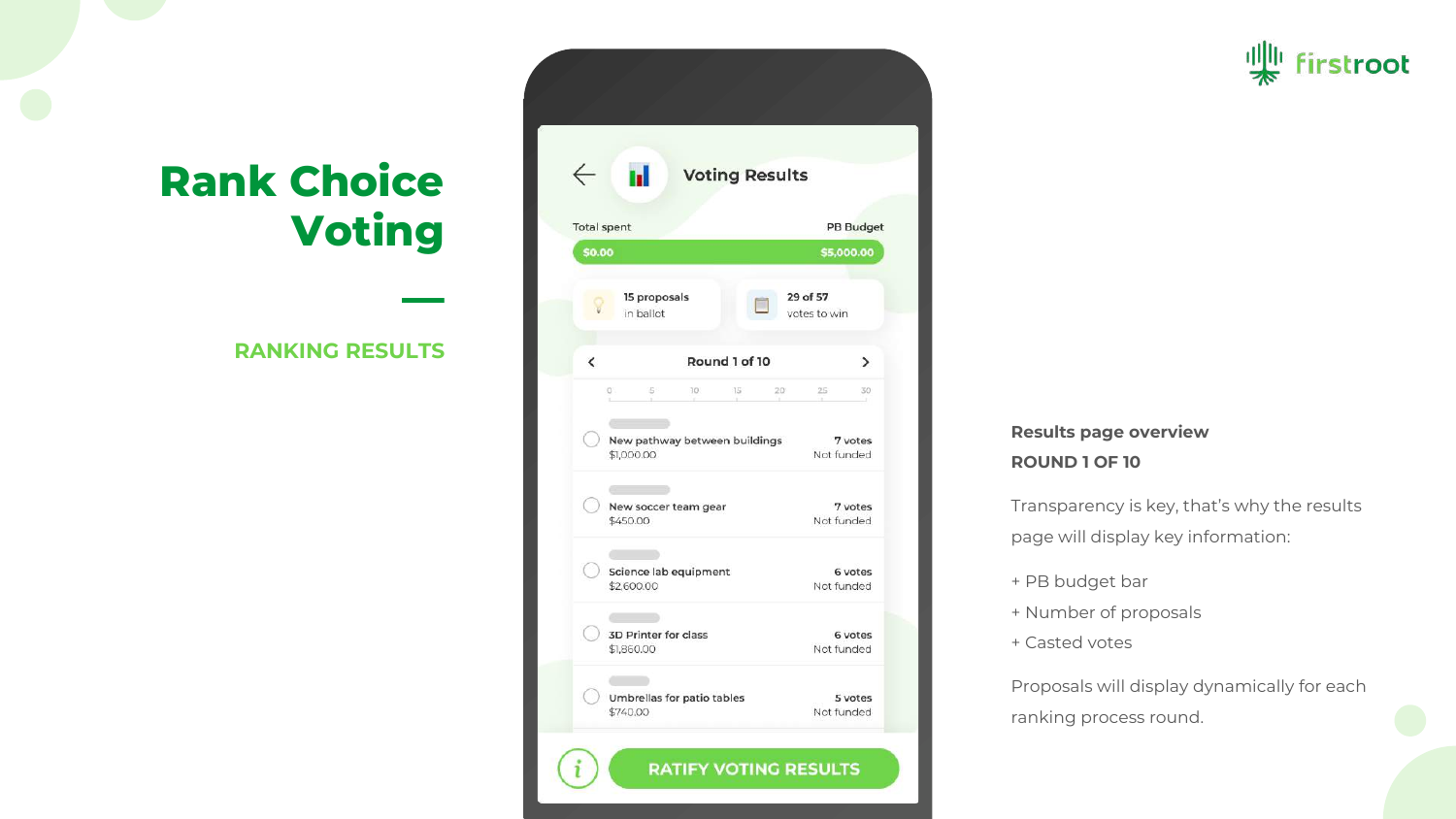### **RANKING RESULTS**

**—**

|                          | ы.<br><b>Voting Results</b>                                       |                          |  |  |  |
|--------------------------|-------------------------------------------------------------------|--------------------------|--|--|--|
| <b>Total spent</b>       |                                                                   | <b>PB Budget</b>         |  |  |  |
| \$0.00                   |                                                                   | \$5,000.00               |  |  |  |
|                          |                                                                   |                          |  |  |  |
|                          | 15 proposals<br>in ballot                                         | 30 of 58<br>votes to win |  |  |  |
| $\overline{\phantom{0}}$ | Round 2 of 10                                                     | ⋋                        |  |  |  |
|                          | $\mathbb{S}^{\scriptscriptstyle \square}$<br>10<br>15<br>20<br>0. | 25<br>30                 |  |  |  |
|                          |                                                                   |                          |  |  |  |
|                          | New pathway between buildings (+1) 8 votes                        |                          |  |  |  |
|                          | \$1,000.00                                                        | Not funded               |  |  |  |
|                          |                                                                   |                          |  |  |  |
|                          | New soccer team gear<br>\$450.00                                  | 7 votes<br>Not funded    |  |  |  |
|                          |                                                                   |                          |  |  |  |
|                          |                                                                   |                          |  |  |  |
|                          | Science lab equipment<br>\$2,600.00                               | 6 votes<br>Not funded    |  |  |  |
|                          |                                                                   |                          |  |  |  |
|                          |                                                                   |                          |  |  |  |
|                          | <b>3D Printer for class</b>                                       | 6 votes                  |  |  |  |

### **Results page overview ROUND 2 OF 10**

During the ranking progress, the system will sort and re-arrange proposals in order to show their evolution through every round of the ranking calculation.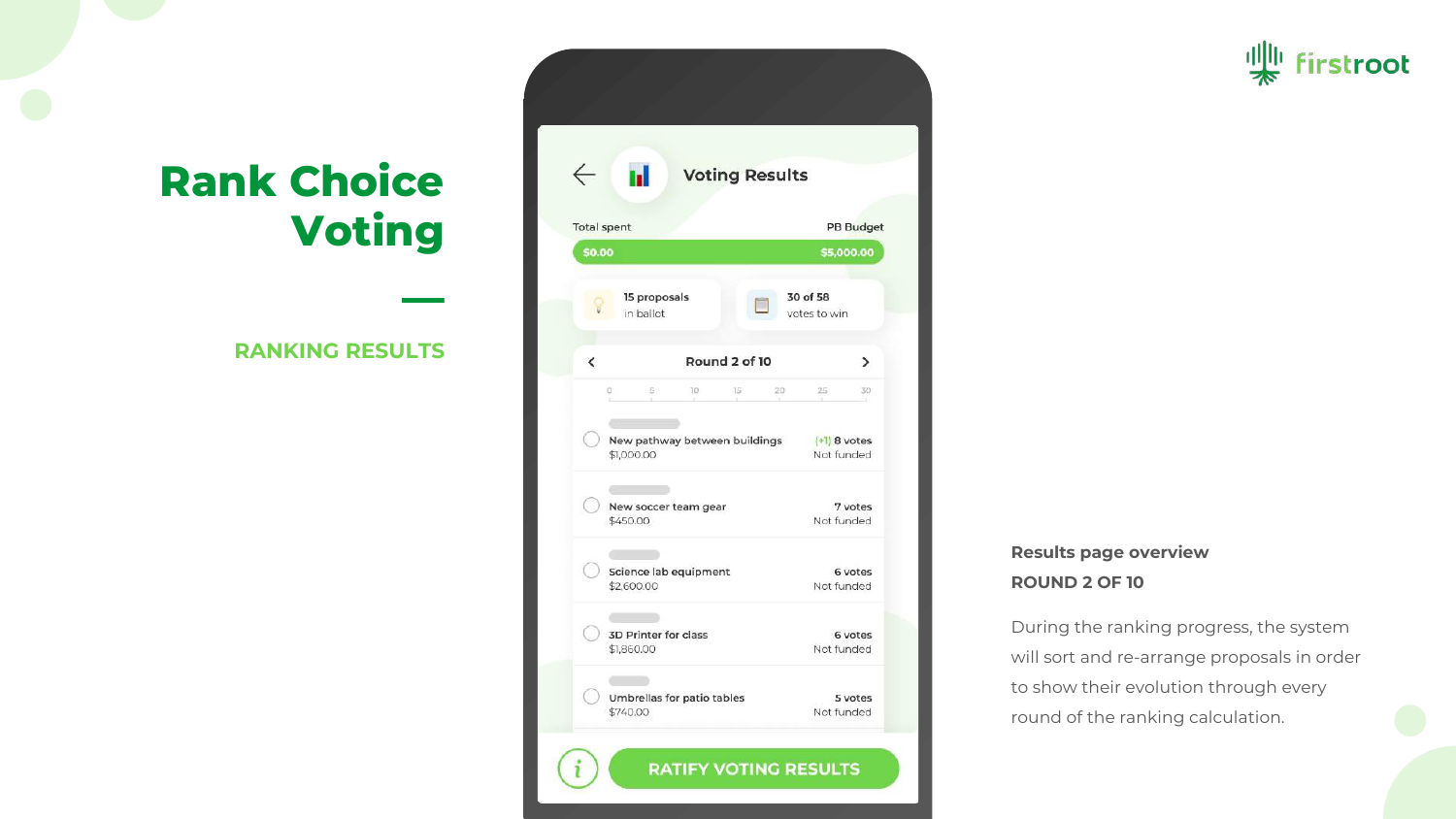### **RANKING RESULTS**

**—**

| <b>In Voting Results</b>               |                                             |                              |  |  |
|----------------------------------------|---------------------------------------------|------------------------------|--|--|
| <b>Total spent</b><br><b>PB Budget</b> |                                             |                              |  |  |
| \$0.00                                 |                                             | \$5,000.00                   |  |  |
|                                        | 15 proposals<br>in ballot                   | 30 of 58<br>votes to win     |  |  |
| $\overline{\phantom{0}}$               | Round 3 of 10                               | ≻                            |  |  |
|                                        | New pathway between buildings<br>\$1,000.00 | 8 votes<br>Not funded        |  |  |
|                                        | Science lab equipment<br>\$2,600.00         | $(+1)$ 7 votes<br>Not funded |  |  |
|                                        | New soccer team gear<br>\$450.00            | 7 votes<br>Not funded        |  |  |
|                                        | <b>3D Printer for class</b><br>\$1,860.00   | 6 votes<br>Not funded        |  |  |

### **Results page overview ROUND 3 OF 10**

During the ranking progress, proposals display the votes and how much was added/substracted on each round as well as the status (funded/not funded).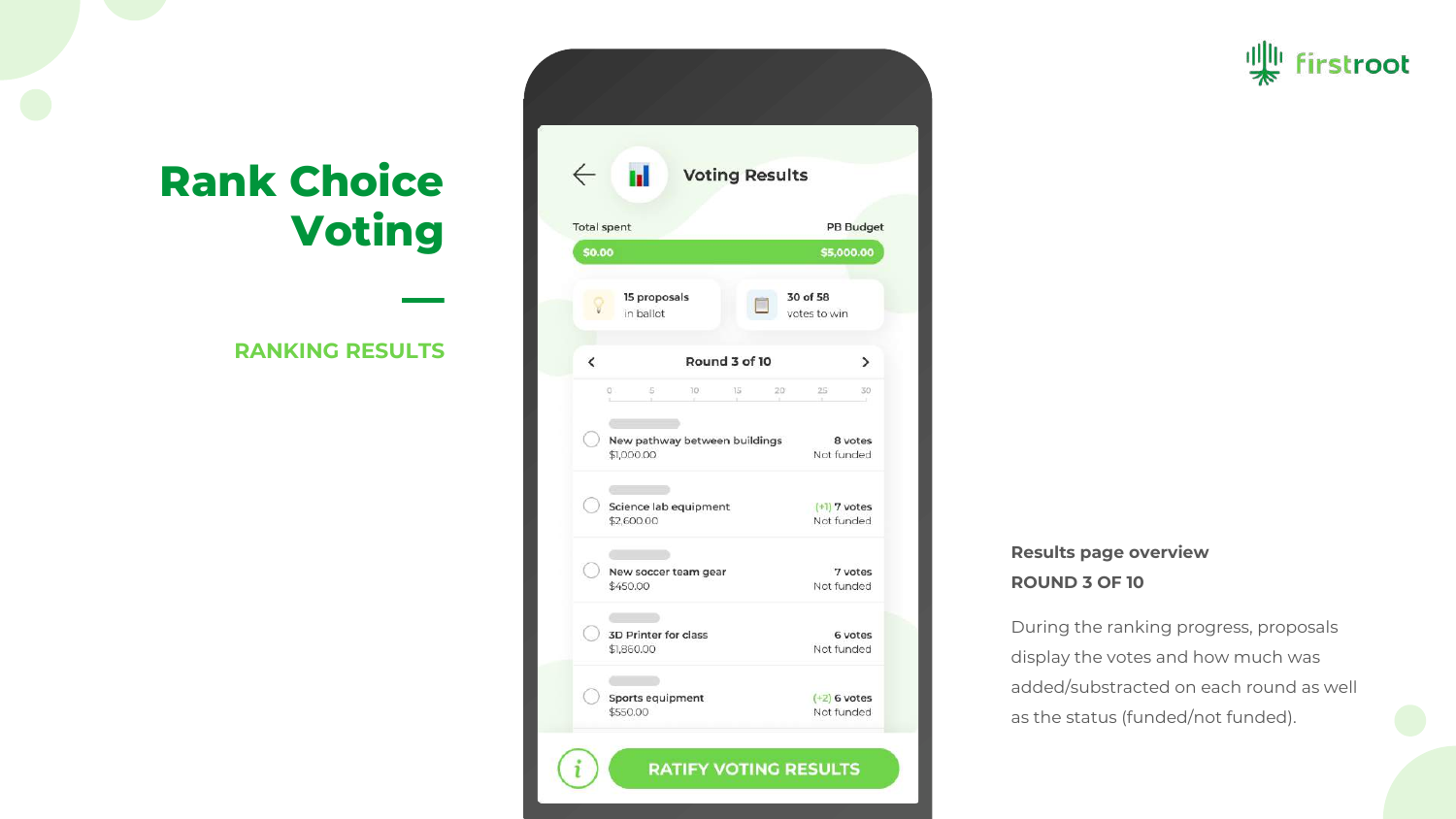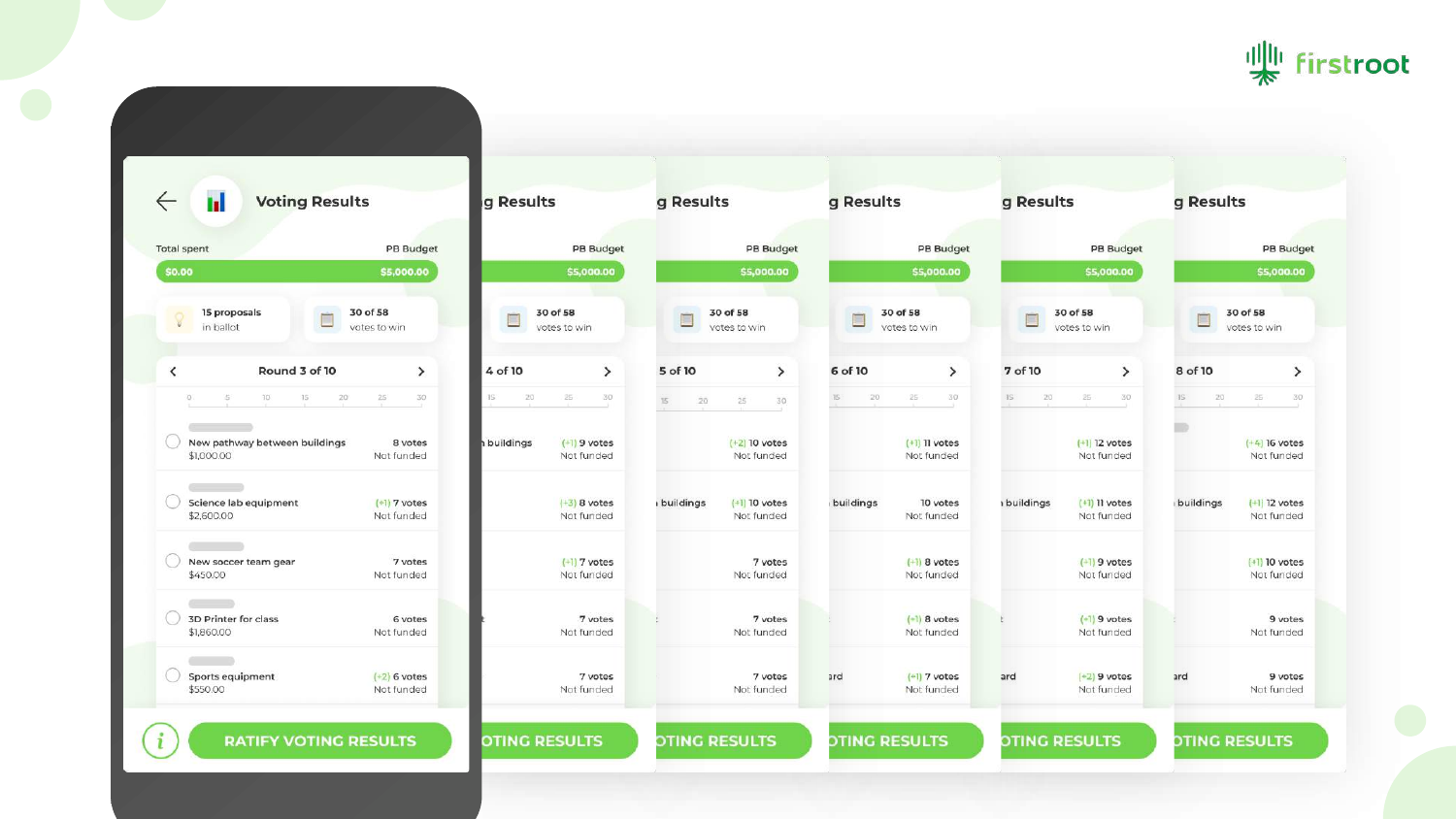### **RANKING RESULTS**

**—**

| <b>Voting Results</b>                       |                               |  |  |
|---------------------------------------------|-------------------------------|--|--|
| <b>Total spent</b>                          | <b>PB Budget</b>              |  |  |
| \$0.00                                      | \$5,000.00                    |  |  |
| 15 proposals<br>in ballot                   | 30 of 58<br>votes to win      |  |  |
| Round 9 of 10<br>$\overline{\phantom{0}}$   | ⋋                             |  |  |
| $5^{\circ}$<br>10.<br>15<br>O.              | 20<br>25<br>30                |  |  |
| More recycling bins<br>\$180.00             | $(+8)$ 20 votes<br>Not funded |  |  |
| New pathway between buildings<br>\$1,000.00 | $(+2)$ 18 votes<br>Not funded |  |  |
| <b>3D Printer for class</b><br>\$1,860.00   | $(+4)$ 14 votes<br>Not funded |  |  |
| ū.                                          | $(-9)$                        |  |  |

### **Results page overview ROUND 9 OF 10**

During final rounds, ranking will exponetially change to reduce the number of options. Proposals with less votes will be eliminated and indicated to the user.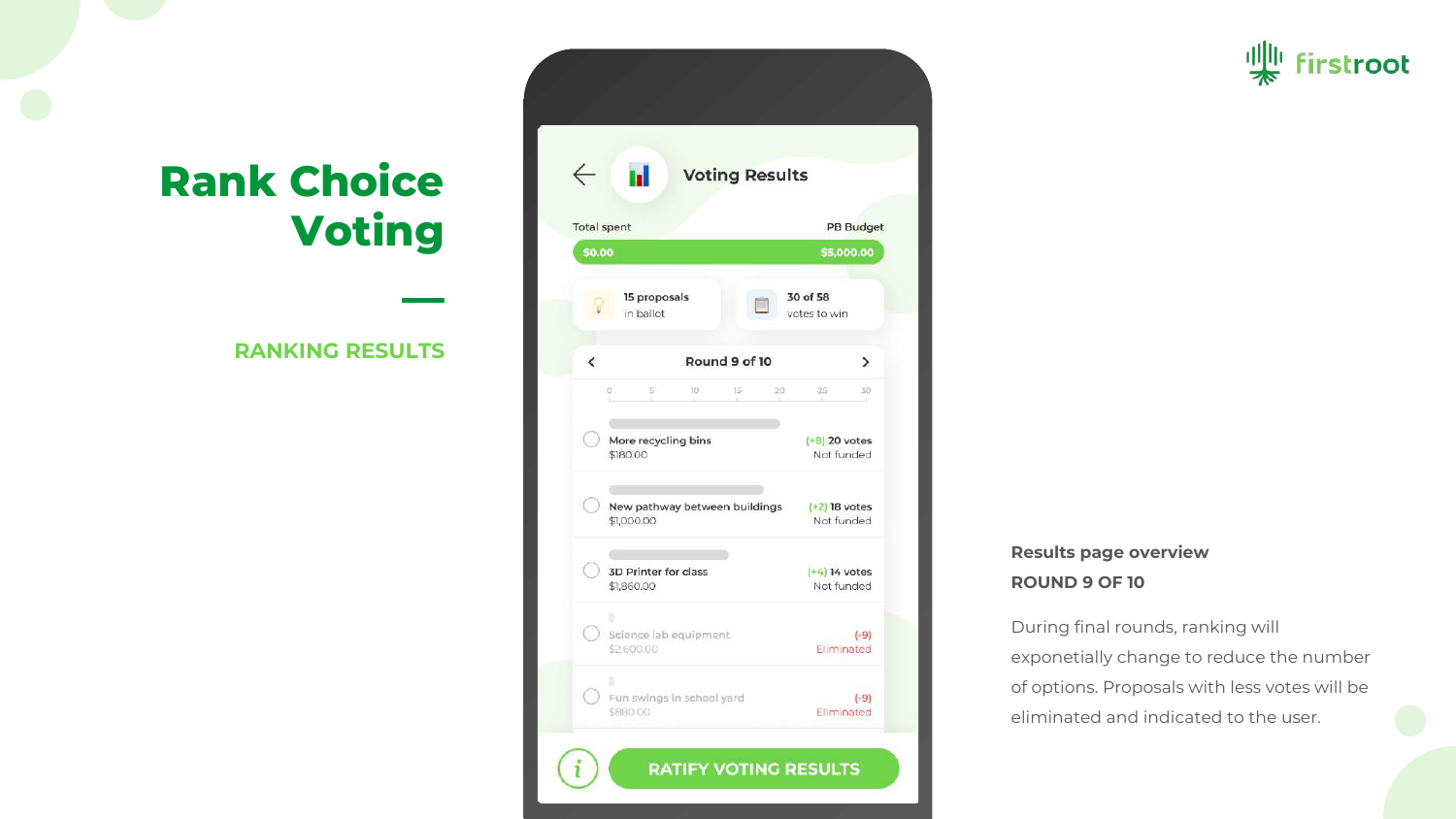### **RANKING RESULTS**

**—**

| <b>Voting Results</b>                  |                                                      |                                      |  |  |
|----------------------------------------|------------------------------------------------------|--------------------------------------|--|--|
| <b>Total spent</b><br><b>PB Budget</b> |                                                      |                                      |  |  |
| \$180.00                               |                                                      | \$5,000.00                           |  |  |
|                                        | 15 proposals<br>in ballot                            | 30 of 58<br>votes to win             |  |  |
| $\overline{\phantom{0}}$               | Round 10 of 10                                       | ゝ                                    |  |  |
| \$180.00                               | More recycling bins<br>New pathway between buildings | (+8) 30 votes<br>Funded!<br>18 votes |  |  |
| \$1,000.00<br>ı.<br>\$1,860.00         | 3D Printer for class                                 | Not funded<br>$(-14)$<br>Eliminated  |  |  |
| g,                                     |                                                      |                                      |  |  |

### **Results page overview ROUND 10 OF 10**

After ranking process is completed, the winning proposal(s) will be highlighted and selected accordingly.

irstroot

Winning proposal cost will be reflected in the PB budget bar. Allowing PB Admins to evaluate if additional winning propoals can be afforded based on the PB budget.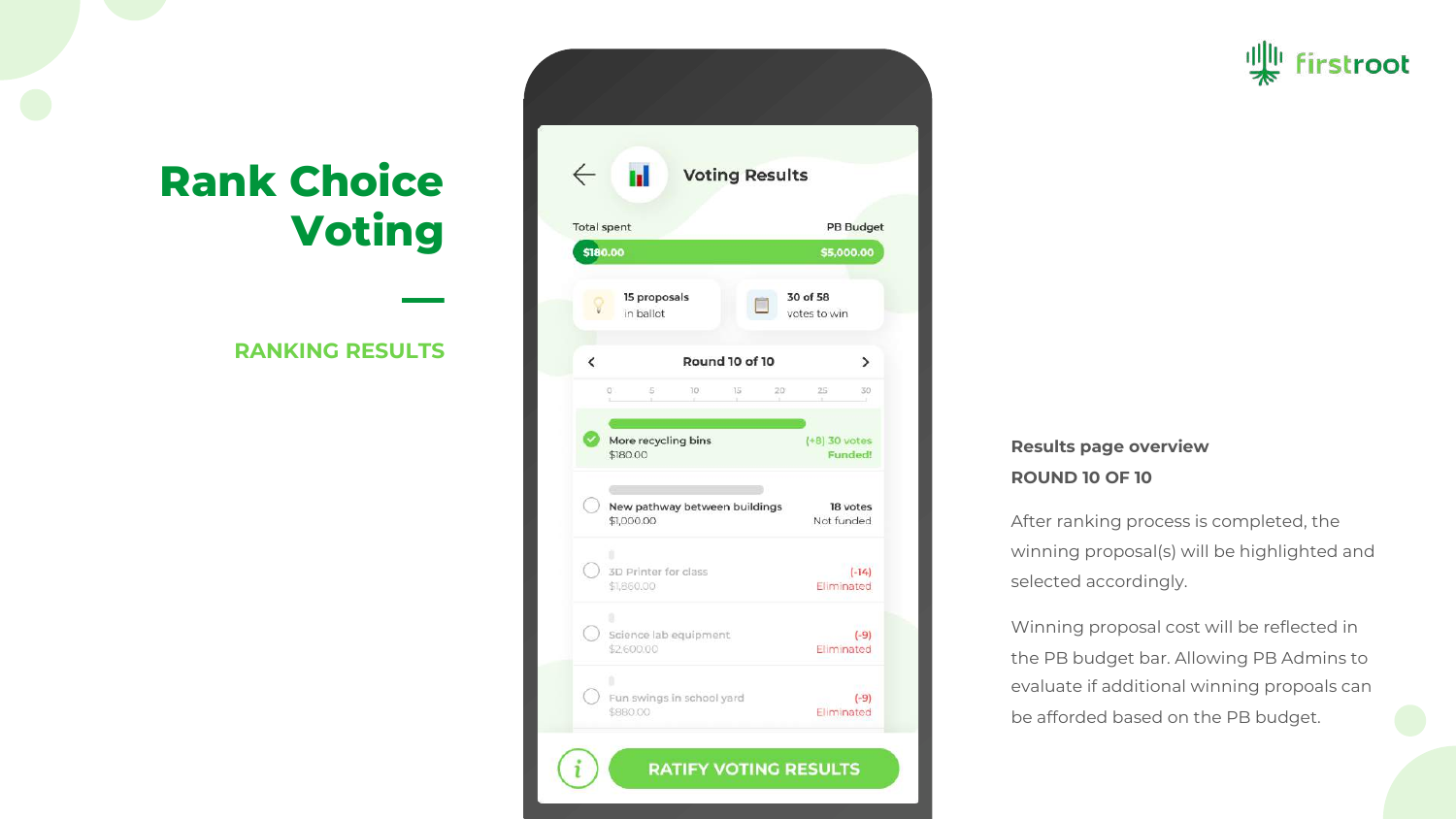### **RATIFICATION**

**—**

| n.<br><b>Voting Results</b>            |                                             |               |                            |    |
|----------------------------------------|---------------------------------------------|---------------|----------------------------|----|
| <b>Total spent</b><br><b>PB Budget</b> |                                             |               |                            |    |
| \$3,040.00                             |                                             |               | \$5,000.00                 |    |
|                                        | 15 proposals<br>in ballot                   |               | 30 of 58<br>votes to win   |    |
| $\overline{\phantom{0}}$               |                                             | Round 8 of 10 |                            | ⋗  |
| $\circ$                                | <b>S</b><br>10.                             | $15 -$<br>20  | 25                         | 30 |
|                                        | More recycling bins<br>\$180.00             |               | $(+4)$ 16 votes<br>Funded! |    |
|                                        | New pathway between buildings<br>\$1,000.00 |               | (+1) 12 votes<br>Funded!   |    |
|                                        | 3D Printer for class<br>\$1,860.00          |               | $(+1)$ 10 votes<br>Funded! |    |
|                                        | Science lab equipment                       |               | 9 votes                    |    |

### **Ranking Round Ratification ROUND 8 OF 10 (Going back in time!)**

PB Admins get to choose if they want to ratify and select multiple winning proposals that are within the PB Budget from any given round of the ranking process.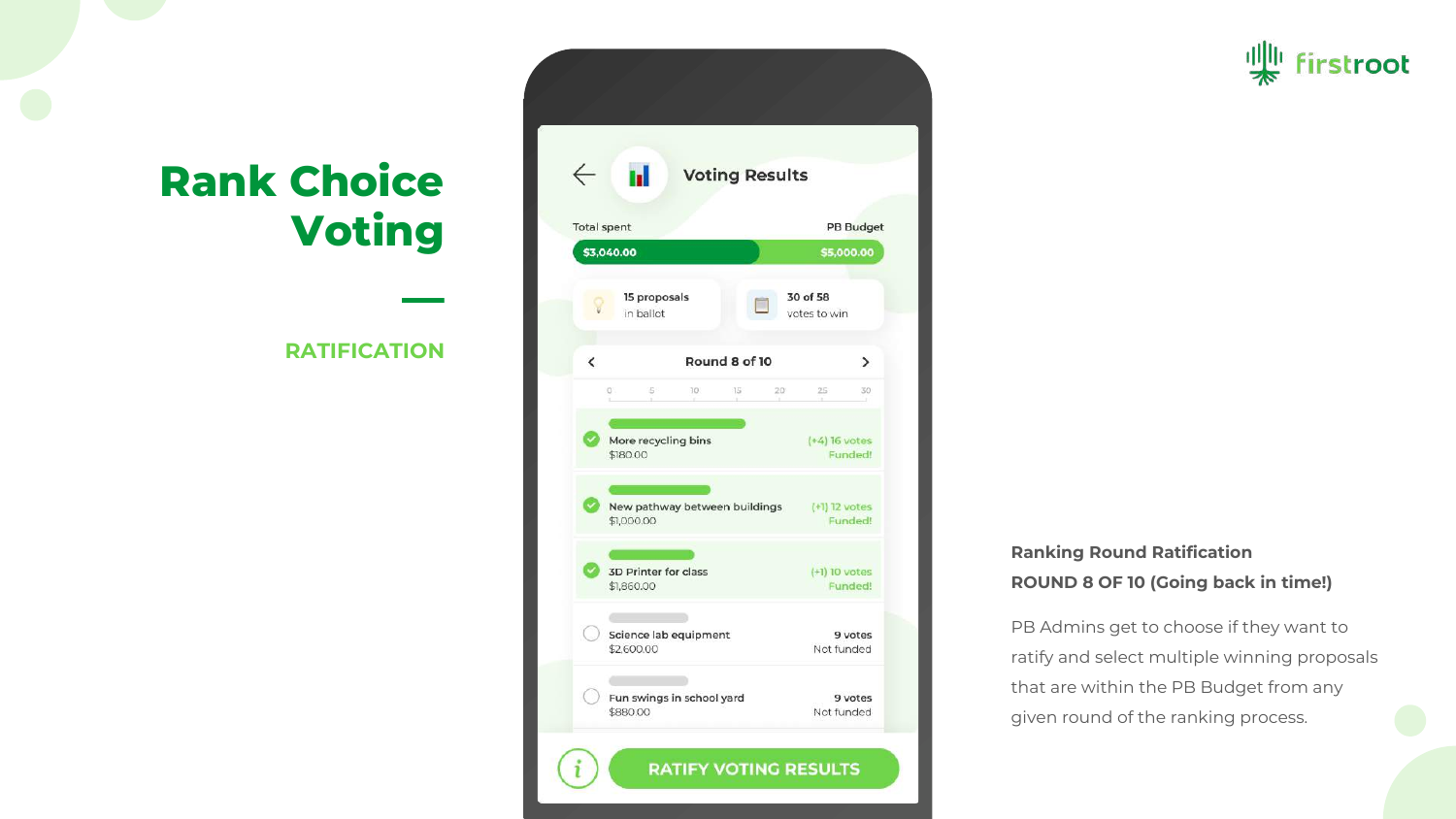### **STUDENTS EXPERIENCE**

**—**



#### **Voting results for students**

Participants are able to see the proposals that will be funded as well as the ranking process selection to ensure transparency.

The voting results page will also incude the users' voting overview panel to see what they voted for and what was funded.